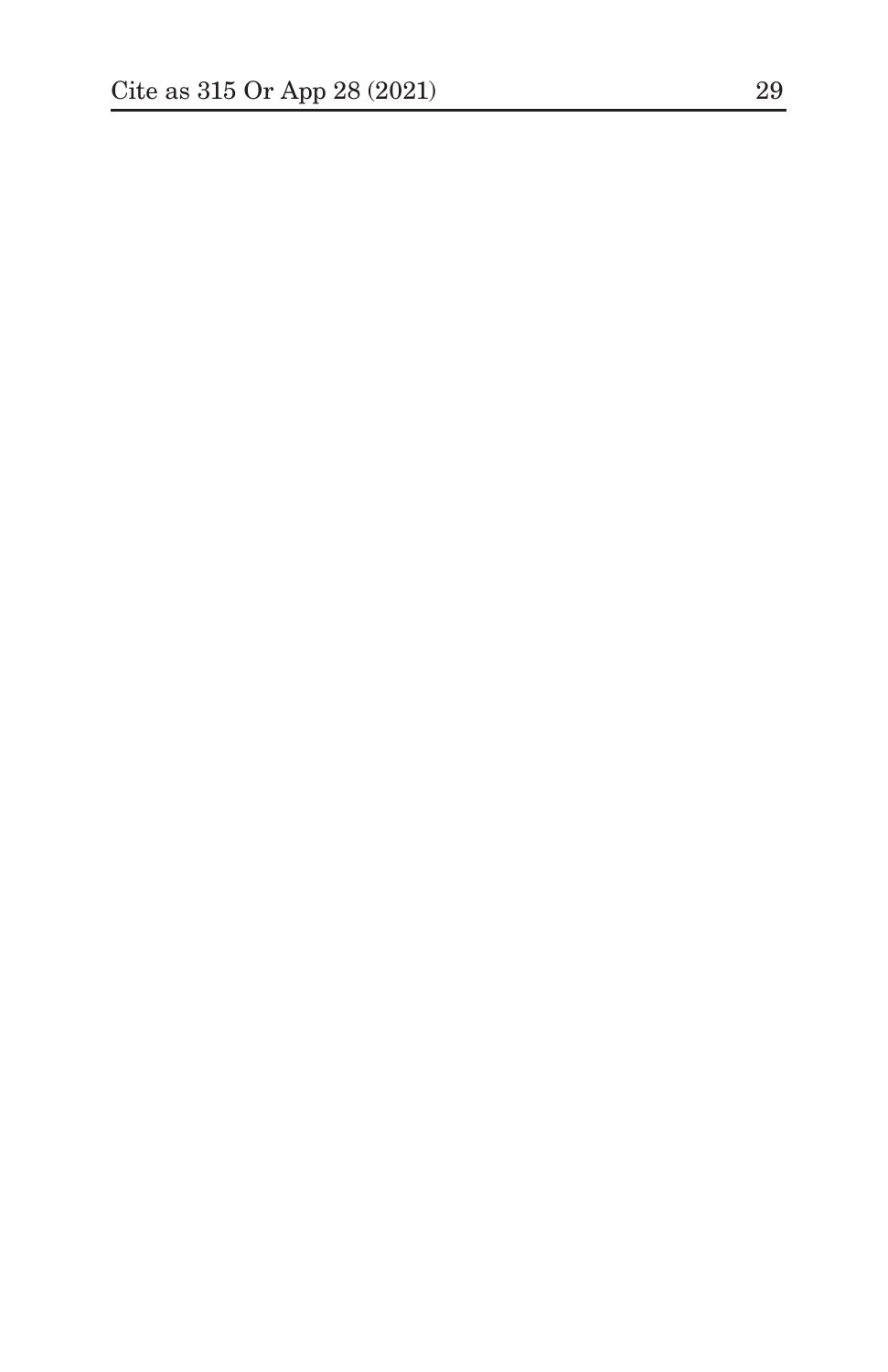# **DeVORE, P. J.**

Plaintiff appeals from a judgment on her underinsured motorist (UIM) claim against State Farm Mutual Automobile Insurance Company (State Farm). She assigns several errors. First, she argues that the trial court erred in a post-trial proceeding by granting an offset of \$15,000 for personal injury protection (PIP) benefits against the jury's award of damages of \$82,734.41, resulting in a net judgment of \$67,734.41. Second, she argues that the trial court erred at trial of her UIM claim in excluding evidence of State Farm's payment of PIP benefits. Finally, she argues that, because State Farm disputed the amount of damages based on causation, the trial court erred in denying her request for attorney fees under ORS 742.061. We affirm for the reasons that follow.

### PROCEEDINGS

The dispositive facts are undisputed. In July 2016, plaintiff was injured in a motor vehicle accident involving an underinsured vehicle. Plaintiff brought this claim against her auto insurer, State Farm, for UIM benefits. State Farm's policy provided UIM coverage up to \$100,000. Plaintiff alleged that State Farm breached the policy by failing to pay all that is due, alleged that she incurred medical bills of \$158,814.88, alleged that State Farm had paid \$15,000 of those bills as PIP benefits, and prayed for an award of \$100,000.1 State Farm admitted that it provided UIM coverage and that the underinsured driver was negligent. But State Farm disputed the amount of plaintiff's damages.

In June 2018, State Farm paid plaintiff \$17,265.59 its opinion of the value of plaintiff's UIM claim and an "advance payment" in the language of its cover letter. In an amended answer, State Farm alleged that its advance payment of UIM benefits entitled State Farm to an offset and that it had also paid \$15,000 in PIP benefits, warranting an offset from damages. Finally, State Farm alleged that

<sup>&</sup>lt;sup>1</sup> Incidentally, plaintiff received \$1,000 from the driver of the underinsured vehicle. After January 1, 2016, payments from an at-fault driver's liability insurer no longer reduced UIM limits. ORS 742.502(2)(a); *see* Or Laws 2015, ch 5, § 2.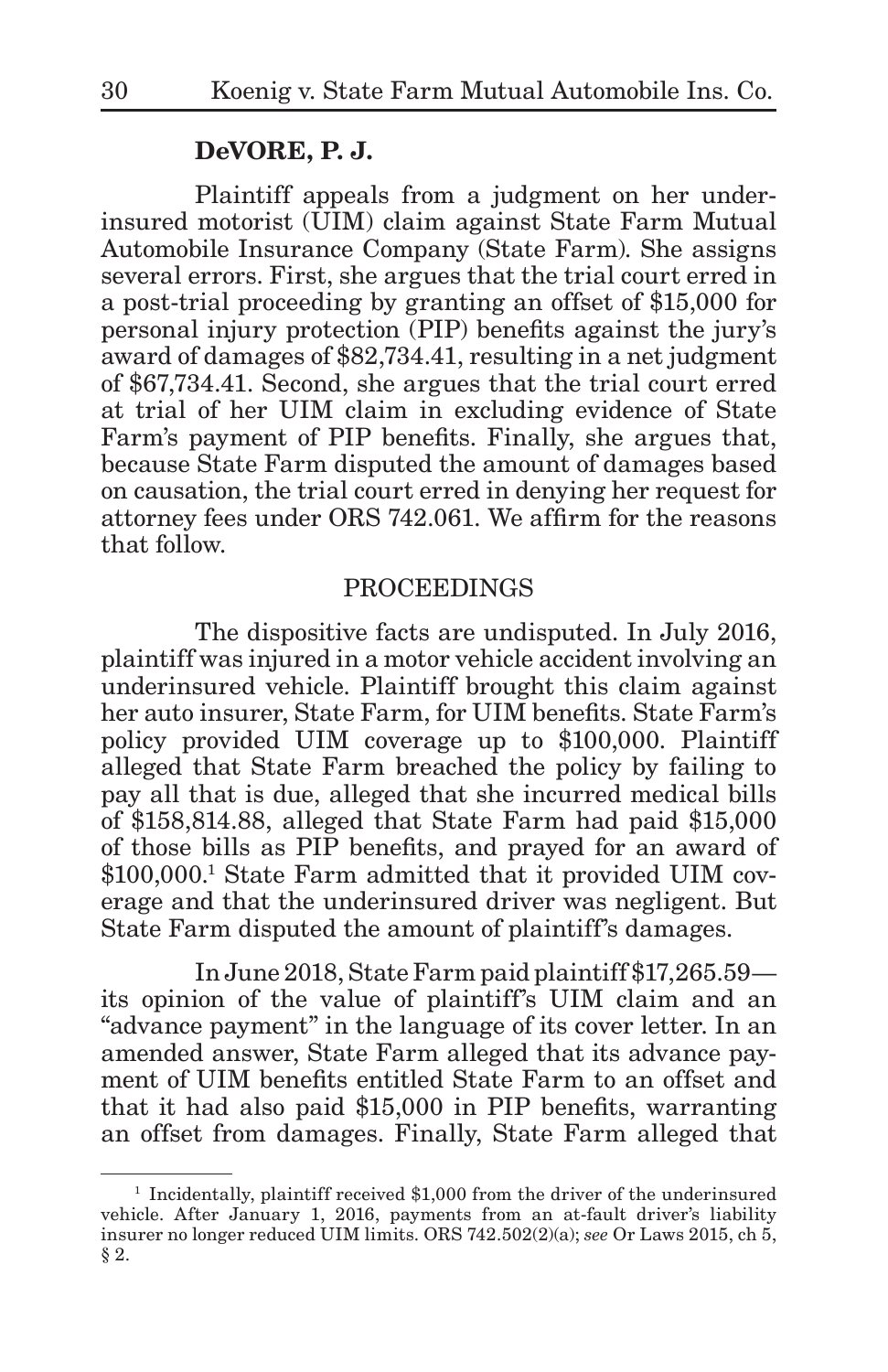plaintiff had refused an offer of binding arbitration after State Farm had sent a "safe harbor" letter accepting coverage and agreeing to dispute only the amount of benefits owing plaintiff, such that plaintiff was not entitled to recover attorney fees under ORS 742.061(3).

Before trial began in July 2019, State Farm filed a motion *in limine*, among other things, seeking to exclude evidence of PIP payments at the UIM trial. During discussion of the motion, the trial court expressed concern about plaintiff's proposed verdict form and the prayer in plaintiff's complaint that proposed to limit the jury's finding of damages to \$100,000, when the damages alleged could be higher than that amount. Addressing that concern, State Farm underscored that it claimed an offset for PIP payments against damages pursuant to ORS 742.542. The court commented, "The offset happens post-trial with these PIP payments." The court indicated that evidence of PIP payments would not be relevant and would not be admitted in the trial itself.

In that discussion, the trial court offered to allow plaintiff to amend her complaint so that the jury could determine actual damages, in an amount greater than the \$100,000 policy limits, for purposes of subtracting PIP payments in a post-trial calculation. The court explained:

"I understand that the Plaintiff has limited their complaint to \$100,000. Given the Court's ruling, I will allow the [p]laintiffs to amend their complaint by interlineation, if they wish, to allege the full \$258,814.88 in their prayer, but they're not required to do so, obviously.

"If they want to include that full amount in their prayer, then we'll just have the—we'll explain to the jury that their job is to determine the damages. We'll give them a verdict form telling them that they can't allow—they can't find damages in excess of that \$258,000 figure, and the Court will then reduce the damages to the extent of the policy at the end of the case.

"If the Plaintiff doesn't wish to amend their complaint by interlineation, then the jury will be told that their award cannot exceed \$100,000, and we won't explain why.

"So that's the [p]laintiff's choice at this time."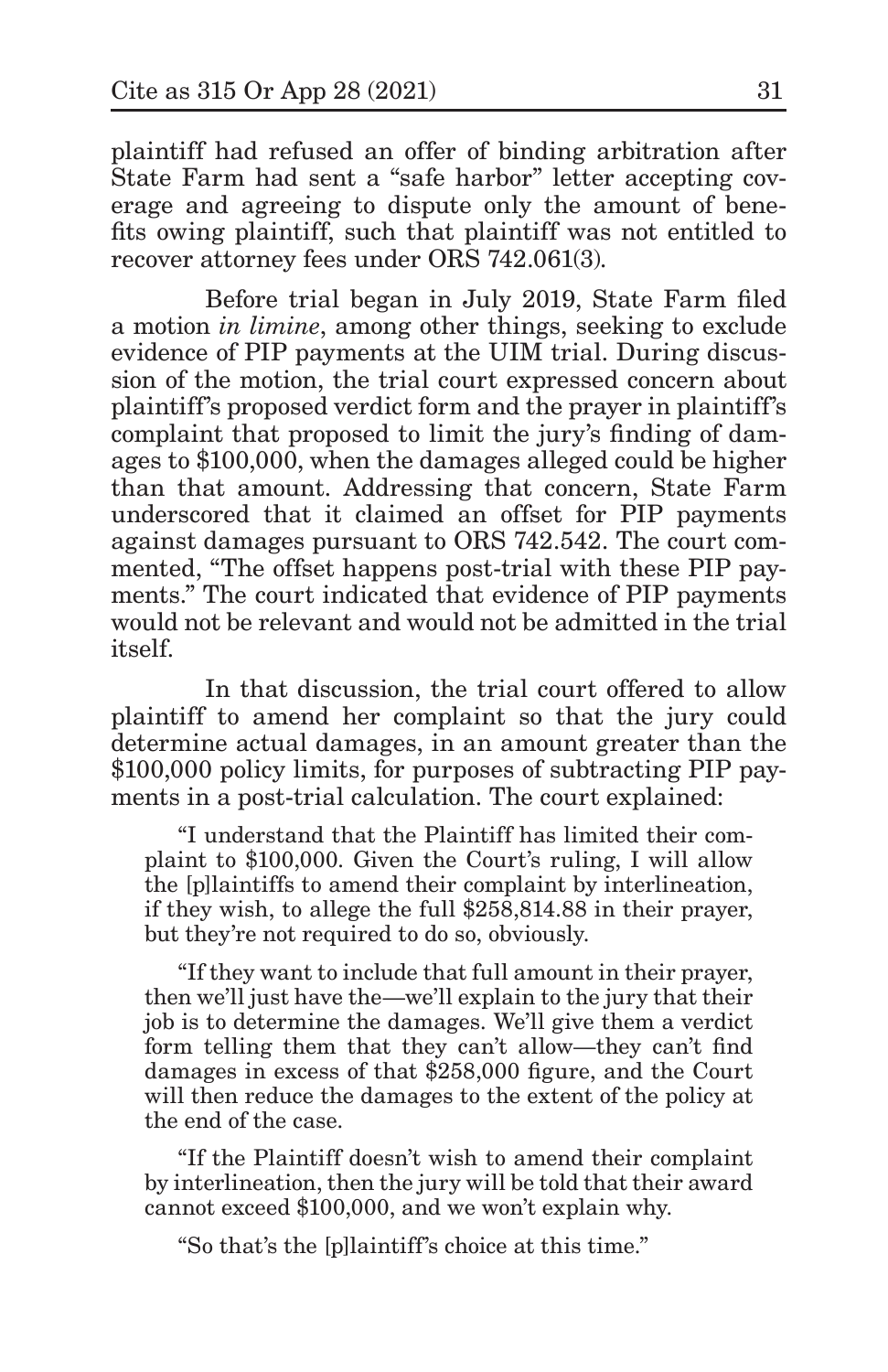Plaintiff's counsel replied, "I understand, and in response, Your Honor, we will not be amending the complaint."

At trial, plaintiff offered evidence that she incurred medical expenses of \$158,814.88. State Farm admitted that medical bills of \$3,515 were reasonable, necessary, and related to the accident, but it disputed additional bills as unrelated. To dispute damages, State Farm offered the testimony of a physician and biomechanical expert. After State Farm rested its defense case, plaintiff indicated she intended to testify in rebuttal that State Farm paid PIP benefits. As before, State Farm objected to that proposed testimony, based on the differing nature of PIP and UIM coverage. The court sustained the objection.

After the parties and trial court discussed jury instructions, the form of a verdict, and plaintiff's approach to the case, the jury was instructed that State Farm had already paid \$17,265.59 in UIM benefits and that the maximum, potential, total amount of economic and noneconomic damages was \$82,734.41. The jury returned its verdict finding plaintiff's economic damages to be \$72,734.41 and noneconomic damages to be \$10,000 for a total of \$82,734.41.

In a post-trial proceeding, the court granted State Farm's motion to offset its PIP payments of \$15,000 from the jury's determination of damages. The judgment was entered in plaintiff's favor in the sum of \$67,734.41.

# OFFSET OF PIP PAYMENTS

Given the nature of the dispute presented by the first assignment of error, we review for errors of law. *Cooksley v. Lofland*, 289 Or App 103, 106, 407 P3d 954 (2017). In her first assignment, plaintiff asserts that the trial court erred in granting State Farm's post-trial motion for an offset. Plaintiff concedes that State Farm is potentially entitled to offset its PIP payments against damages but argues that State Farm must allege and prove its PIP payments at trial as an affirmative defense under ORCP 19 B and that State Farm failed to do either. We unpack that argument to address its several parts—as questions of pleading, proof, and procedure.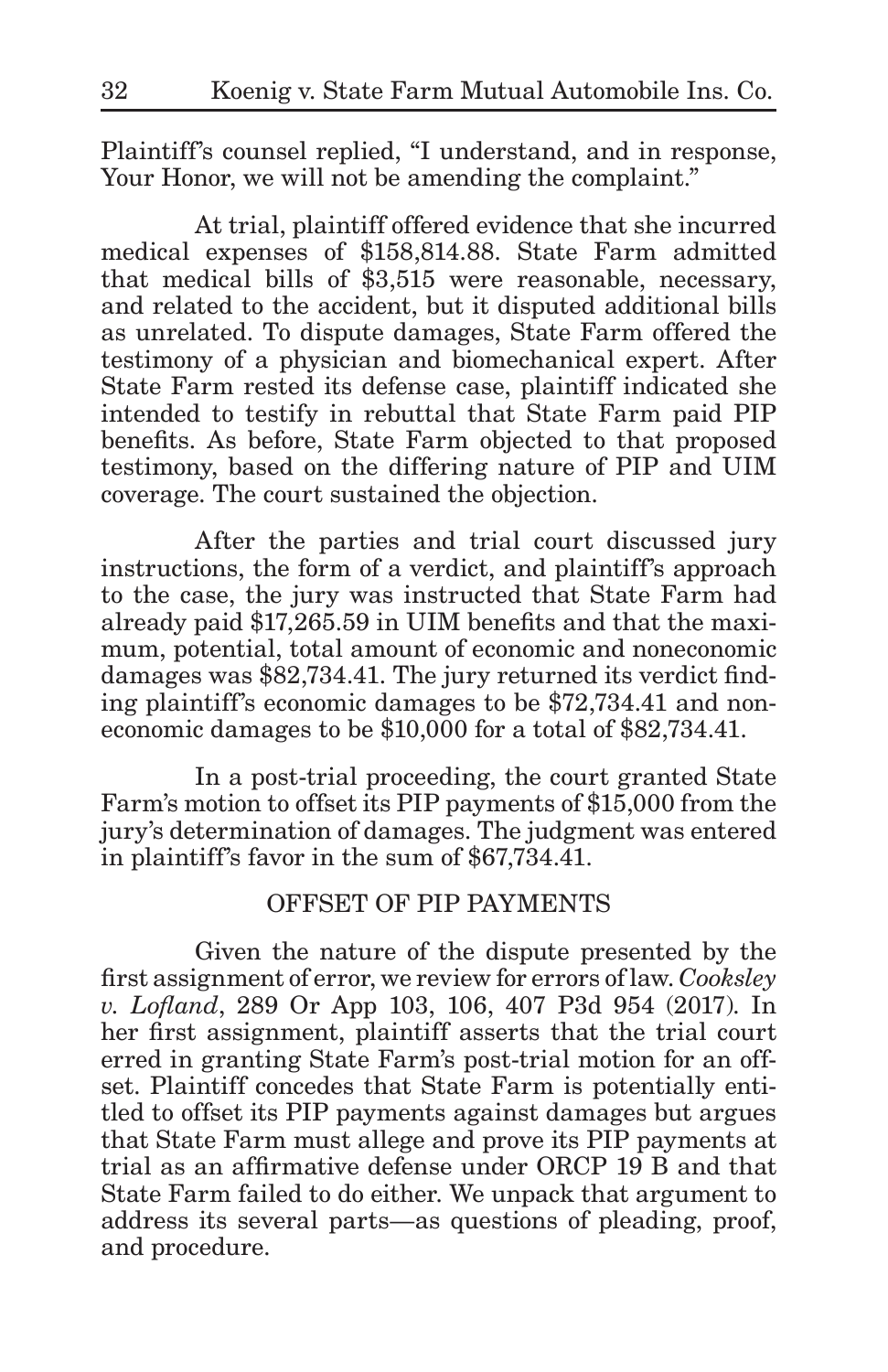The pleading question has a simple answer despite some confusion. In the trial court, plaintiff and State Farm both eventually acknowledged that State Farm's amended answer had pleaded an affirmative defense of offset. During proceedings, plaintiff had proposed a form of order allowing an amended complaint and amended answer, but the proposed order had been left unsigned by another judge due to form-compliance reasons. The trial judge commented that the apparent rejection ought not to have happened. Plaintiff promised to resubmit the order allowing amendment but did not. Nevertheless, both parties proceeded on their amended pleadings, which were filed of record, with or without formal approval. On appeal, plaintiff now argues that defendant failed to plead offset. Seeing this record, we reject the argument. *See* ORCP 23 B (issues tried by consent).2

The proof question is a non-issue. Plaintiff's amended complaint alleged "a payment made by State Farm under the no-fault personal injury protection coverage \*\*\* in the sum of \$15,000." Defendant's amended answer alleged PIP payments in the same sum. When State Farm moved for a PIP offset, it reiterated its statement about PIP payments of \$15,000, tendering its payment log reflecting that figure. In response, plaintiff did not dispute that sum.<sup>3</sup> Instead, plaintiff noted that her complaint "acknowledges [p]laintiff's receipt of State Farm's PIP limit of \$15,000[.]"<sup>4</sup> In short, the court did not err in accepting as fact that State Farm had paid \$15,000 in PIP benefits toward plaintiff's medical bills.

<sup>2</sup> In relevant part, ORCP 23 B provides:

<sup>&</sup>quot;When issues not raised by the pleadings are tried by express or implied consent of the parties, they shall be treated in all respects as if they had been raised in the pleadings. \*\*\* [F]ailure so to amend does not affect the result of the trial of these issues."

<sup>3</sup> On appeal, she does not assign error to consideration, if any, of State Farm's exhibit, attached to its offset motion, although she criticizes it as unauthenticated hearsay. If consideration of that exhibit was potential error, she did not preserve it with such an objection in the post-trial proceedings below. More about the appropriateness of the post-trial submission follows in our discussion of procedure below.

<sup>4</sup> Among other things, she argued—albeit mistakenly—that the jury had been instructed on the undisputed \$15,000 payment and had already subtracted it.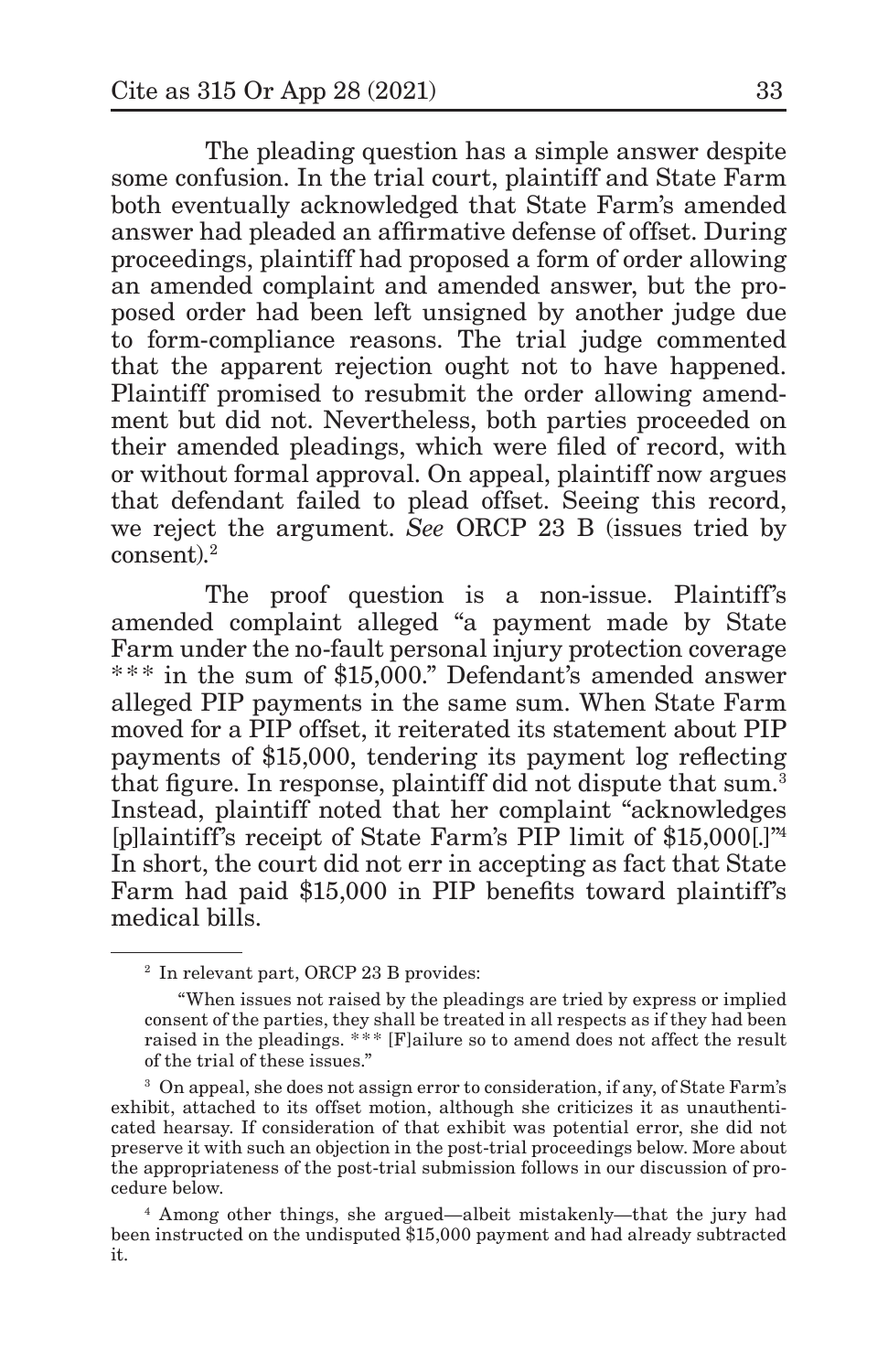The procedural question requires more discussion. As noted, plaintiff argues that, because State Farm did not prove its PIP payments in the trial, it could not offset PIP payments in a post-trial proceeding. State Farm responds that PIP payments in an uninsured or underinsured motorist (UM/UIM) claim function like PIP payments in typical tort claims—that is, as advance payments—and may be offset in a post-trial proceeding. State Farm is correct.

The complementary or offsetting relationship of PIP and UM/UIM coverage is described in the enigmatic ORS 742.542, which provides:

"Payment by a motor vehicle liability insurer of personal injury protection benefits for its own insured shall be applied in reduction of the amount of damages that the insured may be entitled to recover from the insurer under uninsured or underinsured motorist coverage for the same accident but may not be applied in reduction of the uninsured or underinsured motorist coverage policy limits."

In *Farmers Ins. Co. v. Conner*, 219 Or App 337, 355, 182 P3d 878, *rev den*, 345 Or 94 (2008), we explained that

"the legislature intended ORS 742.542 to limit an insurer's ability [to] seek an offset or reimbursement of PIP benefits to the extent that the insured's damages exceed the limits of the UM/UIM policy."

Although the statute's language is "less than clear," we indicated that "the legislature intended that insureds would be entitled to both UIM and PIP benefits up to the level of their damages." *Id.* In other words, UIM and PIP benefits may "stack" to the extent damages exceed the UIM policy limit. When damages do not exceed the UIM limit PIP benefits are subtracted from damages to determine a net figure that is the amount of UIM benefits due. In either case, the key is the determination of damages.

Plaintiff's difficulty is that, in her claim against State Farm, she did not seek a determination of damages in excess of the UIM limits so as to preclude a PIP offset and to "stack" UIM and PIP benefits under ORS 742.542. Instead, her proposed verdict form advised the jury: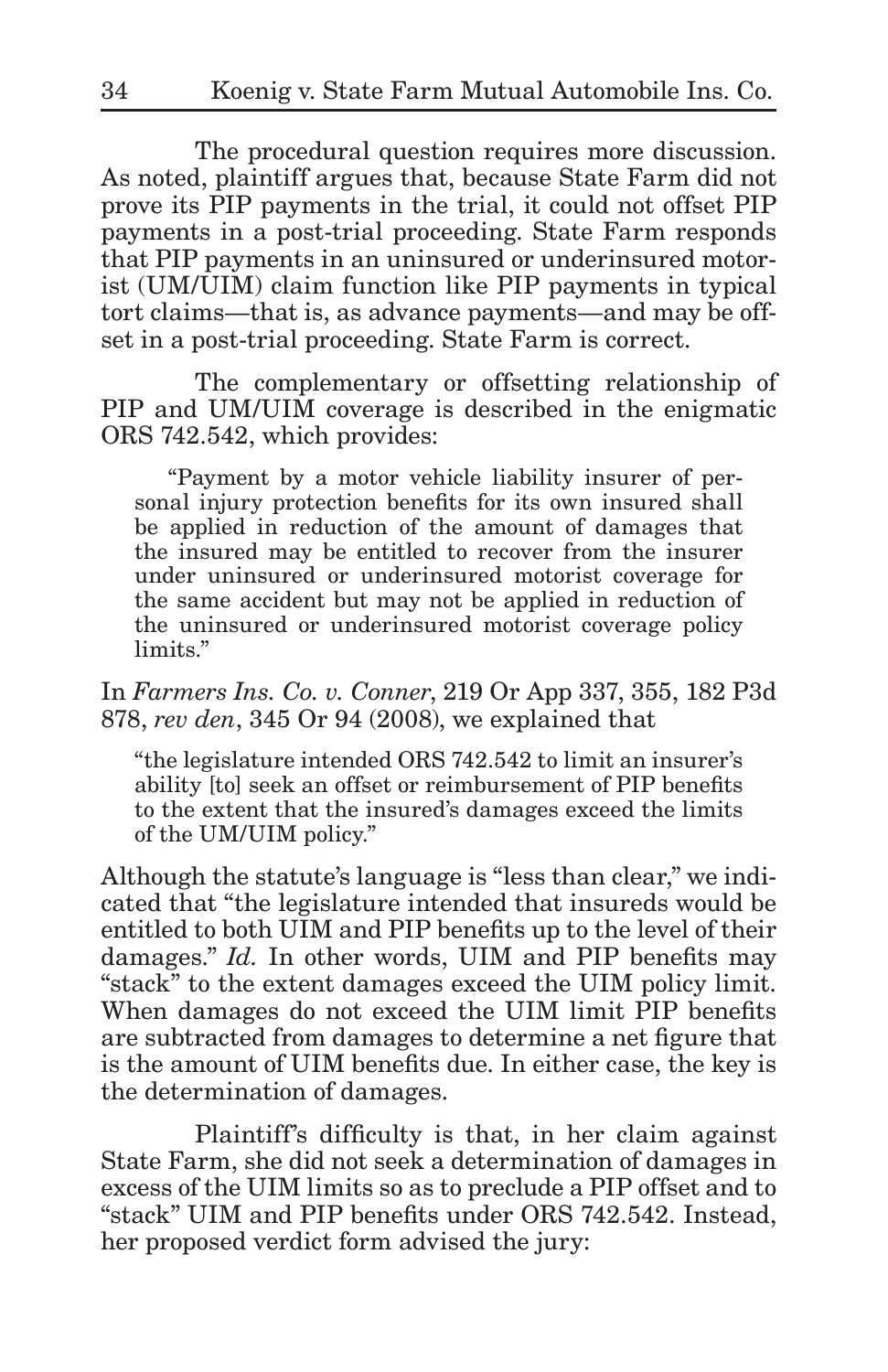"The combined total of [p]laintiff's economic and noneconomic damages may not exceed the remaining limits of State Farm's underinsured motorist coverage in the sum of \$82,734.41. In assessing damages, you should consider that Plaintiff has already received \$1,000 from the insurer for the driver who caused the accident, and has received \$17,265.59 from State Farm."

Plaintiff did not object to the substance of the court's verdict form, which was similar in its essence to her proposed form; she only objected that it was not *her* requested form. In colloquy, plaintiff suggested that the maximum damages should be that same figure of \$82,734.41. Plaintiff agreed that the verdict's question 2 was properly framed. That question asked, in usual fashion,

"What are the plaintiff's additional damages?

"Economic \_\_\_\_\_\_

"Non-economic \_\_\_\_\_\_

"The total amount of economic and non-economic damages may not exceed the sum of \$82,734.41."

Plaintiff has not assigned error or plain error to the use of that verdict form or to its limitation on damages. As recounted, the jury returned a total verdict of \$82,734.41, in which its economic damages of \$72,734.41 were less than the remaining balance of the policy limit and less than plaintiff's evidence of \$158,814.88 in medical bills.

Plaintiff was not unwittingly trapped in a position of seeking a jury's determination of actual damages that was limited to policy limits. The jury's limitation on damages was plaintiff's choice. Foreseeing the problem that presented, the trial court offered to allow plaintiff to amend by interlineation to permit the jury to find damages of \$258,814.88. That amendment would have allowed a finding of damages permitting plaintiff to take advantage of "stacking" under ORS 742.542, but plaintiff declined to amend.

Plaintiff insisted on her theory that, to offset PIP against UIM benefits, State Farm must plead and prove PIP payments during the trial of plaintiff's UIM case. Plaintiff contends that must be so because an offset under ORS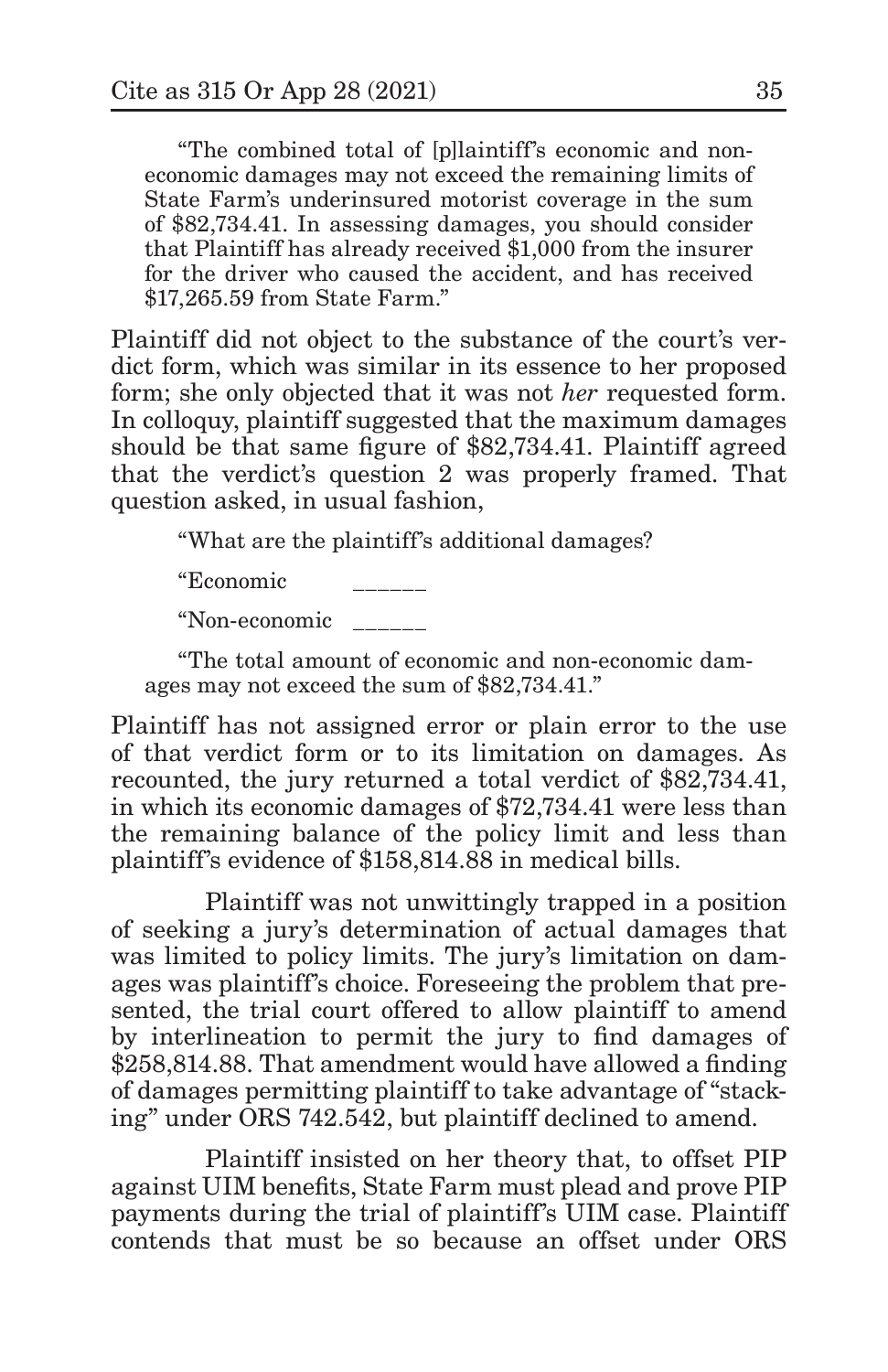742.542 should be like an affirmative defense of "payment" under ORCP 19 B.<sup>5</sup> We are not persuaded, however, given the proceedings in this case, recited above, and the statutory framework on post-trial proceedings.

Post-trial proceedings are what the legislature has provided when a court must consider PIP payments that serve to reduce a jury's verdict on damages in the typical personal injury case involving an injured plaintiff and defendant tortfeasor. In relevant part, ORS 31.555 provides:

"(1) If judgment is entered against a party on whose behalf an advance payment referred to in ORS 31.560 or 31.565 has been made and in favor of a party for whose benefit any such advance payment has been received, the amount of the judgment shall be reduced by the amount of any such payments in the manner provided in subsection  $(3)$  of this section. \*\*\*

"(2) If judgment is entered against a party who is insured under a policy of liability insurance against such judgment and in favor of a party who has received benefits that have been the basis for a reimbursement payment by such insurer under ORS 742.534, the amount of the judgment shall be reduced by reason of such benefits in the manner provided in subsection (3) of this section.

"(3)(a) The amount of any advance payment referred to in subsection (1) of this section may be submitted by the party making the payment, in the manner provided in ORCP 68 C(4) for the submission of disbursements.

\*\*\*\*\*

"(c) Unless timely objections are filed as provided in ORCP 68 C(4), the court clerk shall apply the amounts claimed pursuant to this subsection in partial satisfaction of the judgment. Such partial satisfaction shall be allowed without regard to whether the party claiming the reduction

<sup>5</sup> In relevant part, ORCP 19 B provides:

<sup>&</sup>quot;In pleading to a preceding pleading, a party shall set forth affirmatively: accord and satisfaction; arbitration and award; assumption of risk; claim preclusion; comparative or contributory negligence; discharge in bankruptcy; duress; estoppel; failure of consideration; fraud; illegality; injury by fellow servant; issue preclusion; laches; license; payment; release; statute of frauds; statute of limitations; unconstitutionality; waiver; and any other matter constituting an avoidance or affirmative defense."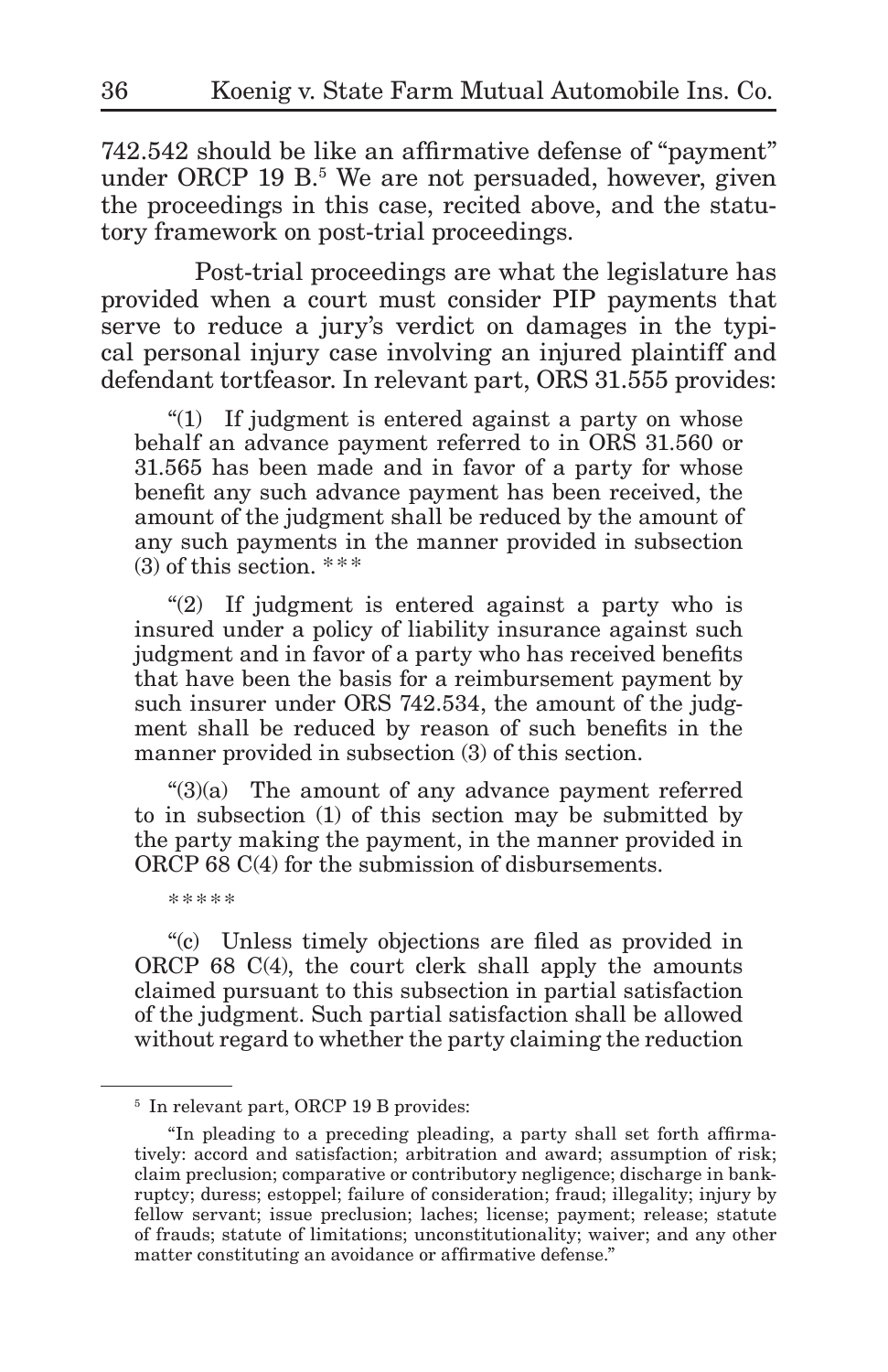is otherwise entitled to costs and disbursements in the action."

In turn, ORS 31.550 defines an "advance payment" as "compensation for the injury or death of a person or the injury or destruction of property prior to the determination of legal liability therefor." *See also* ORS 31.560(2) (further defining an advance payment to include payment made to the injured person or certain others).

Typically, ORS 31.555(1) includes a situation in which an advance payment is made by a defendant's liability insurer (*i.e.*, "on behalf" of the tortfeasor) to the injured party and that advance payment serves as a prepayment to reduce an award of damages. *Cf. Snyder v. Espino-Brown*, 350 Or 141, 152, 252 P3d 318 (2011) (effect of liability insurer's advance payment for auto damage to co-owner on statute of limitations).

The same result occurs under ORS 31.555(2), in a situation more complex. That provision governs when the injured plaintiff has received PIP benefits from his or her own insurer—payments that serve to pay wage loss or medical bills that are at issue in a tort claim against a defendant. When the defendant's liability insurer reimburses plaintiff's PIP insurer those payments, the defendant's liability insurer has effectively paid down some of plaintiff's medical bills or wage loss. Therefore, the defendant may use that PIP reimbursement to reduce an award of damages. *See, e.g.*, *Cooksley*, 289 Or App at 106-07 (PIP reimbursement reducing damages); *Mitchell v. Harris*, 123 Or App 424, 430- 31, 859 P2d 1196 (1993) (same).

In either case, the reduction of the award of damages occurs in a post-trial proceeding that parallels the handling of disbursements or attorney fees under ORCP 68 C(4). ORS 31.555(3)(a), (c). In *Cooksley*, the plaintiff made the same argument as does plaintiff in this case, that, in order to offset PIP payments, the defendant must have pleaded and proved an offset under ORCP 19 B. We rejected that argument without discussion. *Cooksley*, 289 Or App at 106- 07. The explanation is found in the statutory provision for a post-trial proceeding under ORS 31.555(3) and ORCP 68  $C(4)$ .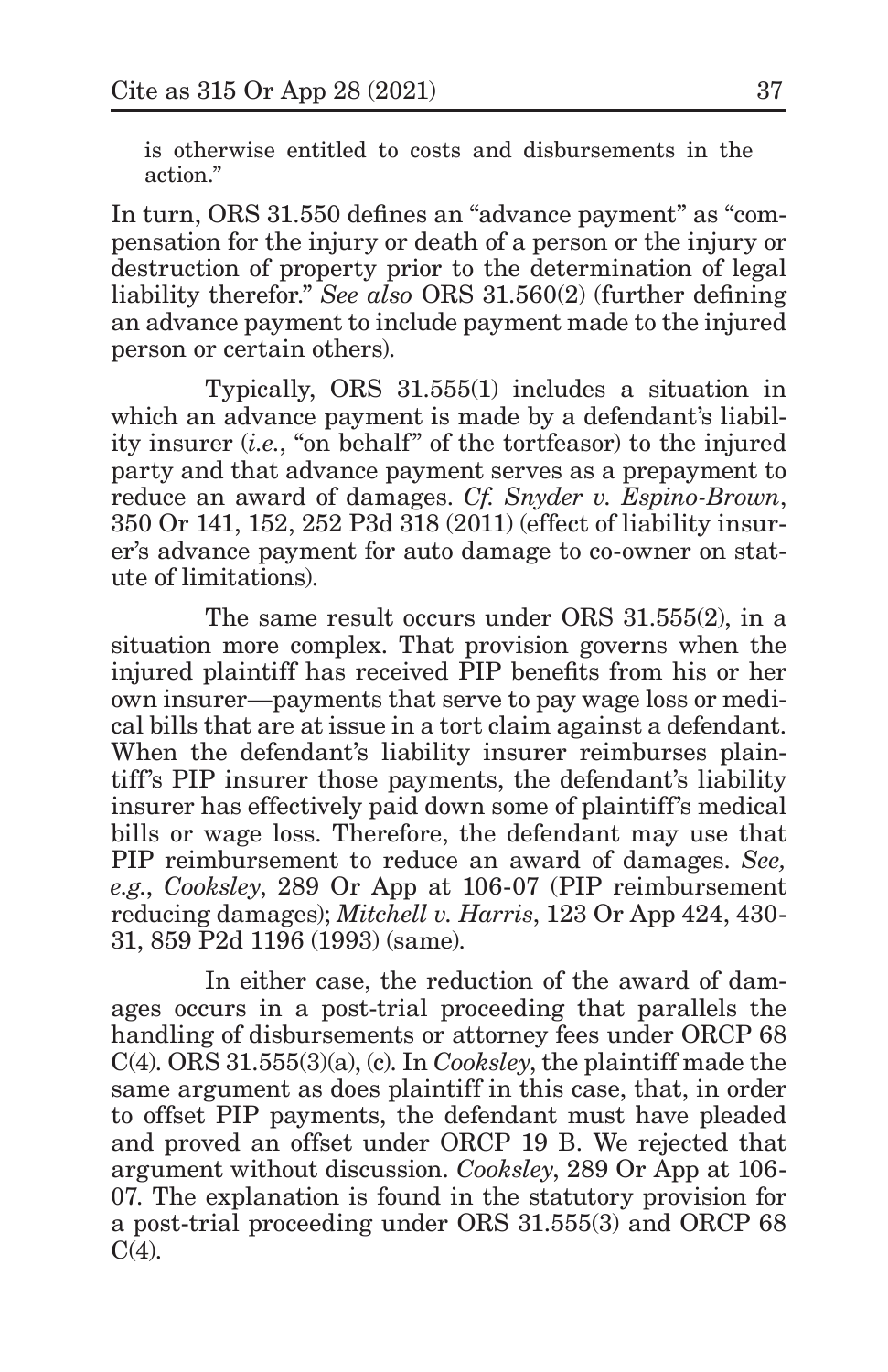In this case, plaintiff seeks to distinguish *Cooksley*  as applicable to personal injury cases between an injured plaintiff and the defendant tortfeasor and as inapplicable to a plaintiff's UIM claim. There is, however, authority to the contrary. We have construed ORS 31.555 as applicable to the situation in which PIP payments are to be offset in a UIM claim. *Daniels v. Allstate Fire & Casualty Co.*, 289 Or App 698, 701-02, 412 P3d 249, *rev den*, 362 Or 794 (2018). That stands to reason inasmuch as PIP payments are advance payments, within the meaning of ORS 31.550; the UIM insurer is a party against whom a judgment is made; and the UIM claimant is the person for whom the PIP payments have been made. *See* ORS 31.555(1) (employing such terms). Because a post-trial proceeding is the appropriate procedure, the trial court did not err in employing that procedure to allow State Farm's post-trial motion to offset its PIP payments from damages previously determined at trial.

# EVIDENCE OF PIP BENEFITS

In her second assignment of error, plaintiff argues that the trial court erred in granting State Farm's motion *in limine* to exclude evidence at trial of State Farm's payment of \$15,000 in PIP benefits. State Farm argued that PIP payments were irrelevant, were undisputed, and were a matter for a post-trial offset. State Farm argued that PIP is a separate benefit and that evidence of PIP payments would unfairly prejudice State Farm by giving the impression that those amounts were owed under UIM coverage. The court confirmed with State Farm that "the essence" of its motion was that evidence of PIP payments "just is prejudicial."

In response to State Farm's motion, plaintiff argued that ORCP 19 B required State Farm to prove its PIP payments at trial and, when it did so, plaintiff could invoke a presumption that, because a payment was made, it was owed. Plaintiff argued that, because she was entitled to such a presumption, it was State Farm's burden to prove that the amounts were unreasonable. Plaintiff added that evidence of PIP payments would allow the court to determine whether the jury had awarded damages that PIP paid, but, when the court pointed out that the jury simply gives a dollar figure, plaintiff did not explain how her approach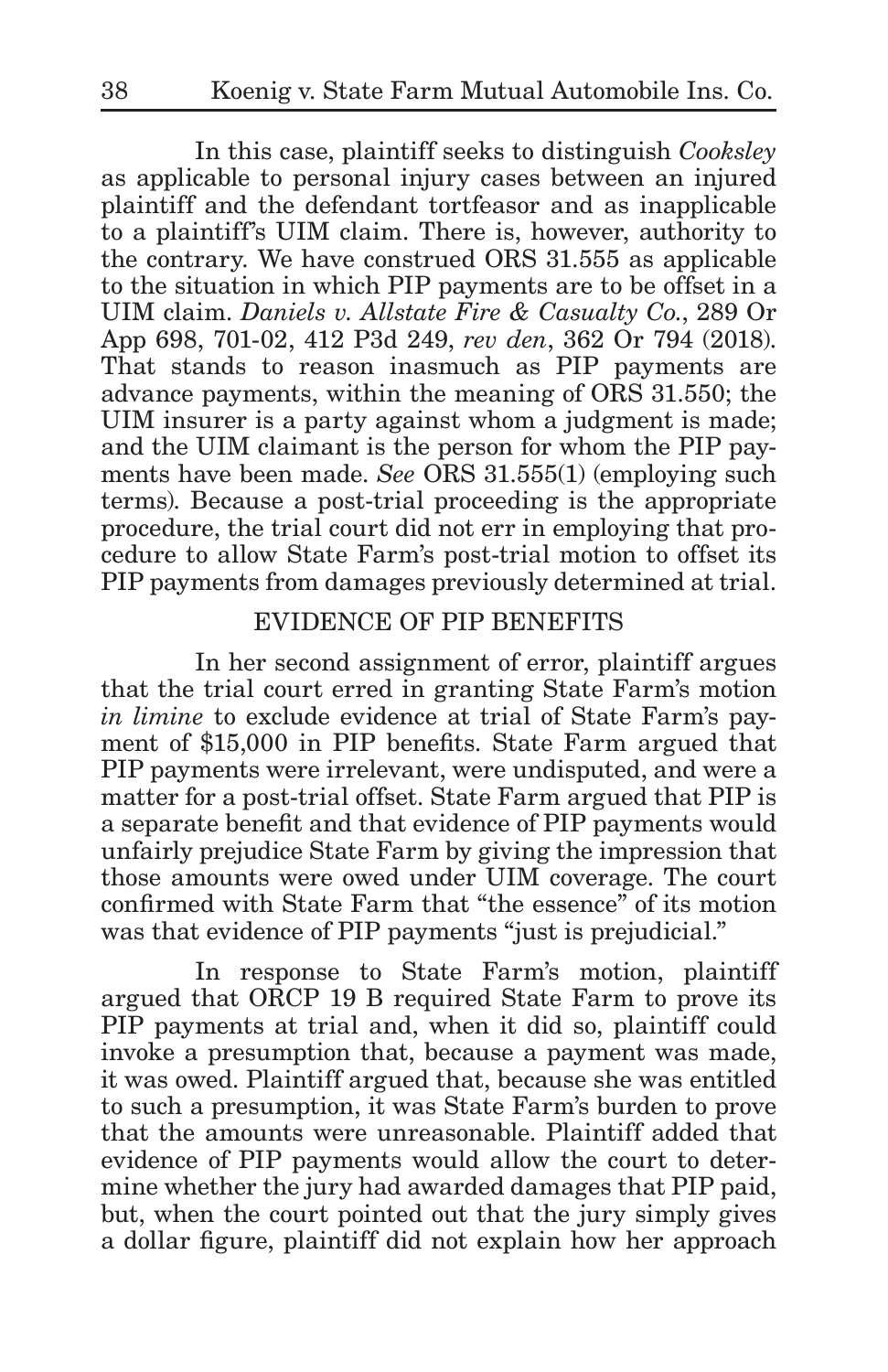would work. Given plaintiff's theory of relevance in that pretrial argument, the court determined that PIP payments would not be "relevant" and a PIP offset would be considered post-trial.

The issue arose again during trial when plaintiff indicated that she planned to testify in her rebuttal case about receiving PIP benefits. Plaintiff "acknowledged" that State Farm paid medical expenses of \$15,000 in PIP benefits and argued that the figure was more than the \$3,500 that State Farm conceded was related to the accident. Plaintiff repeated that, as a matter of law, there is a presumption that arises that, because someone paid a sum, the sum was due and owing. Plaintiff relied on OEC 308 and OEC 311(1) (d) in support of her argument. OEC 308 provides:

"In civil actions and proceedings, a presumption imposes on the party against whom it is directed the burden of proving that the nonexistence of the presumed fact is more probable than its existence."

OEC 308. OEC 311(1)(d) advises, "Money paid by one to another was due to the latter." Plaintiff explained that, because State Farm paid medical bills of \$15,000 under PIP coverage, the PIP payments were an "admission" that \$15,000 was owing under UIM coverage too. Later, plaintiff urged that the presumption means that PIP payments were owing, reasonable, and necessary, making it State's Farm's obligation to rebut that presumption.

State Farm responded that, for several reasons, PIP and UM/UIM are "distinctly different coverages, each subject to different statutory requirements and tests." First, State Farm noted that medical bills submitted for PIP payment are required to be paid "promptly after proof of loss has been submitted to the insurer," ORS 742.520(3), and they are presumed to be reasonable and necessary unless denied within 60 days, ORS 742.524(1)(a).6 Second, PIP

 $6$  In relevant part ORS 742.524(1)(a) provides:

<sup>&</sup>quot;Expenses of medical, hospital, dental, surgical, ambulance and prosthetic services are presumed to be reasonable and necessary unless the provider receives notice of denial of the charges not more than 60 calendar days after the insurer receives from the provider notice of the claim for the services."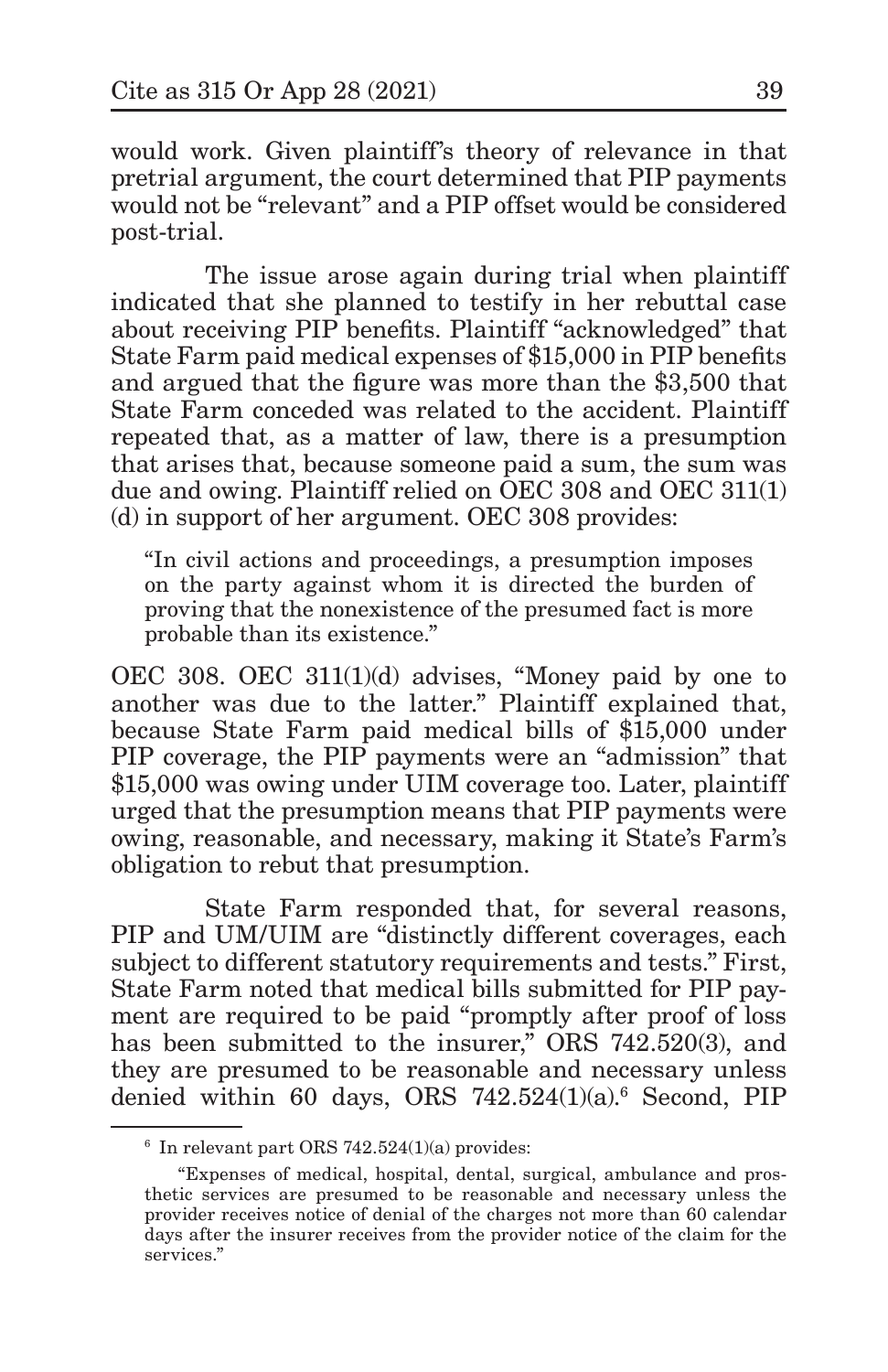coverage does not pay the face amount of medical bills and, instead, pays at workers' compensation rates, with certain exceptions. *See* ORS 742.525(1)(b) (referring to workers' compensation rates at ORS 656.248). Third, State Farm noted that a PIP insurer has the unique risk of owing a claimant attorney fees for denying a PIP claim by doubting a causal connection between the bill and the accident, citing *Grisby v. Progressive Preferred Ins. Co.*, 343 Or 175, 166 P3d 519, *modified on recons*, 343 Or 394, 171 P3d 352 (2007). As a result, State Farm observed, "PIP insurers have been forced to pick their battles very carefully, and tend to err on the side of paying PIP benefits to avoid attorney fee exposure."

The trial court sustained State Farm's objection to evidence of PIP payments in the trial of the UIM claim. The court explained that "UIM and PIP are totally different animals." They are forms of coverage that have "different considerations." And, it would not "be fair" for State Farm to be subject to plaintiff's proposed presumption "given the different considerations in play and the different \*\*\*\* objectives of the two different insurance schemes."

On appeal, the parties reprise their arguments below. Plaintiff confirms that she introduced "evidence of *all* of her accident-related medical bills." Necessarily, those included bills paid by PIP. (Emphasis in original.) She argues that the court's exclusion of evidence of PIP payments "prevented" her from eliminating the possibility that the "jury's award could include any of State Farm's PIP payments." For its part, State Farm elaborates on the differences between the PIP and UM/UIM schemes by arguing that admission of PIP payments would require expert witnesses to explain the differences in coverage and claims-handling. State Farm asserts that the coverage comparison would mislead or confuse the jury and would have prejudiced the insurer.

To the extent that the trial court's ruling is simply a question of relevance under OEC 401, we review for legal error, and, to the extent that the trial court's decision was a question of prejudice under OEC 403, we review for an abuse of discretion. *State v. Titus*, 328 Or 475, 481, 982 P2d 1133 (1999). Under OEC 401, evidence is relevant if it has "any tendency to make the existence of any fact that is of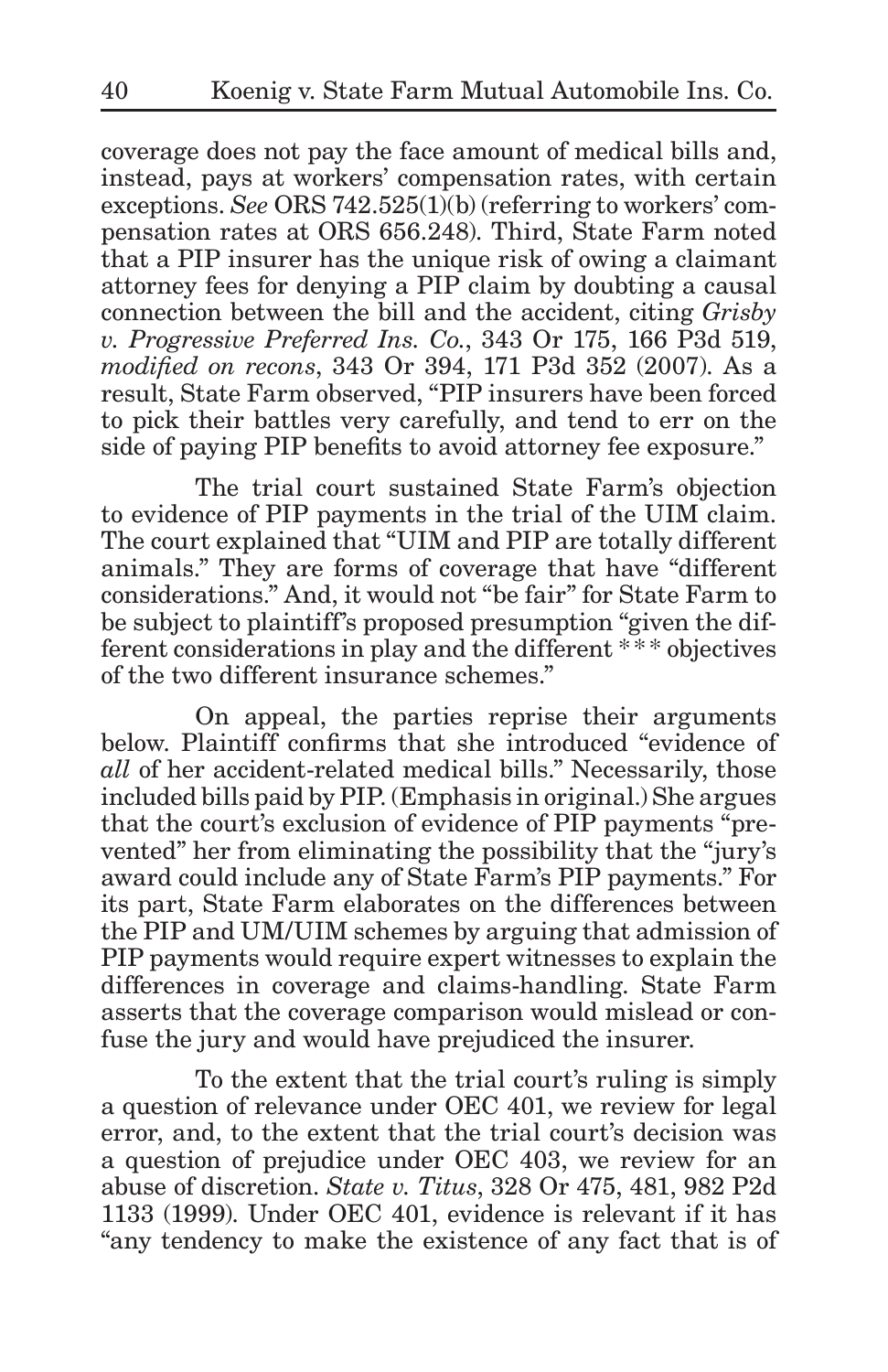consequence to the determination of the action more probable or less probable than it would be without the evidence." The rule "requires a rational relationship between the evidence offered and the substantive issues properly provable in the case." *State v. Turnidge*, 359 Or 364, 450, 374 P3d 853 (2016), *cert den*, \_\_\_ US \_\_\_, 137 S Ct 665 (2017) (internal quotation marks omitted). Plaintiff, as the proponent of the evidence at issue, had the burden to demonstrate its relevance. *State v. Pitt*, 352 Or 566, 576, 293 P3d 1002 (2012).

Under OEC 403, we generally defer to the trial court's assessment "whether the probative value of the evidence is substantially outweighed by the potential for prejudice." *State v. Williams,* 313 Or 19, 29-30, 828 P2d 1006, *cert den*, 506 US 858 (1992). An abuse of discretion occurs when a court exercises its discretion "to an end not justified by, and clearly against, evidence and reason." *State v. Mason*, 100 Or App 240, 243, 785 P2d 378 (1990). Generally, OEC 403 favors admissibility, placing the burden on the party seeking exclusion of the evidence, but it also provides a means to exclude distracting evidence from a trial. *State v. O'Key*, 321 Or 285, 320, 899 P2d 663 (1995).

In our earlier discussion, we rejected plaintiff's proposition that State Farm was required to offer evidence of its PIP payments as part of the trial of plaintiff's UIM claim in order to claim an offset of PIP against damages. It was sufficient for a PIP offset that plaintiff chose to prove "all" medical bills, including those that happened to have been paid by PIP benefits. Contrary to plaintiff's view, the prospect that an award of economic damages includes some damages paid by PIP in an undetermined amount does not prevent a PIP offset. *Wade v. Mahler*, 167 Or App 350, 355- 58, 1 P3d 485, *rev den*, 331 Or 334 (2000); *Mitchell v Harris*, 123 Or App 424, 430-31, 859 P2d 1196 (1993); *Dougherty v. Gelco Express Corp.*, 79 Or App 490, 495-96, 719 P2d 906 (1986). *But see York v. Paakkonen*, 259 Or App 276, 285-86, 313 P3d 332 (2013) (defendant's objection prevents plaintiff from identifying damages paid by PIP).

Relatedly, we reject plaintiff's proposition that evidence of PIP payments was relevant to permit her to resist an offset of PIP payments from damages. Her means to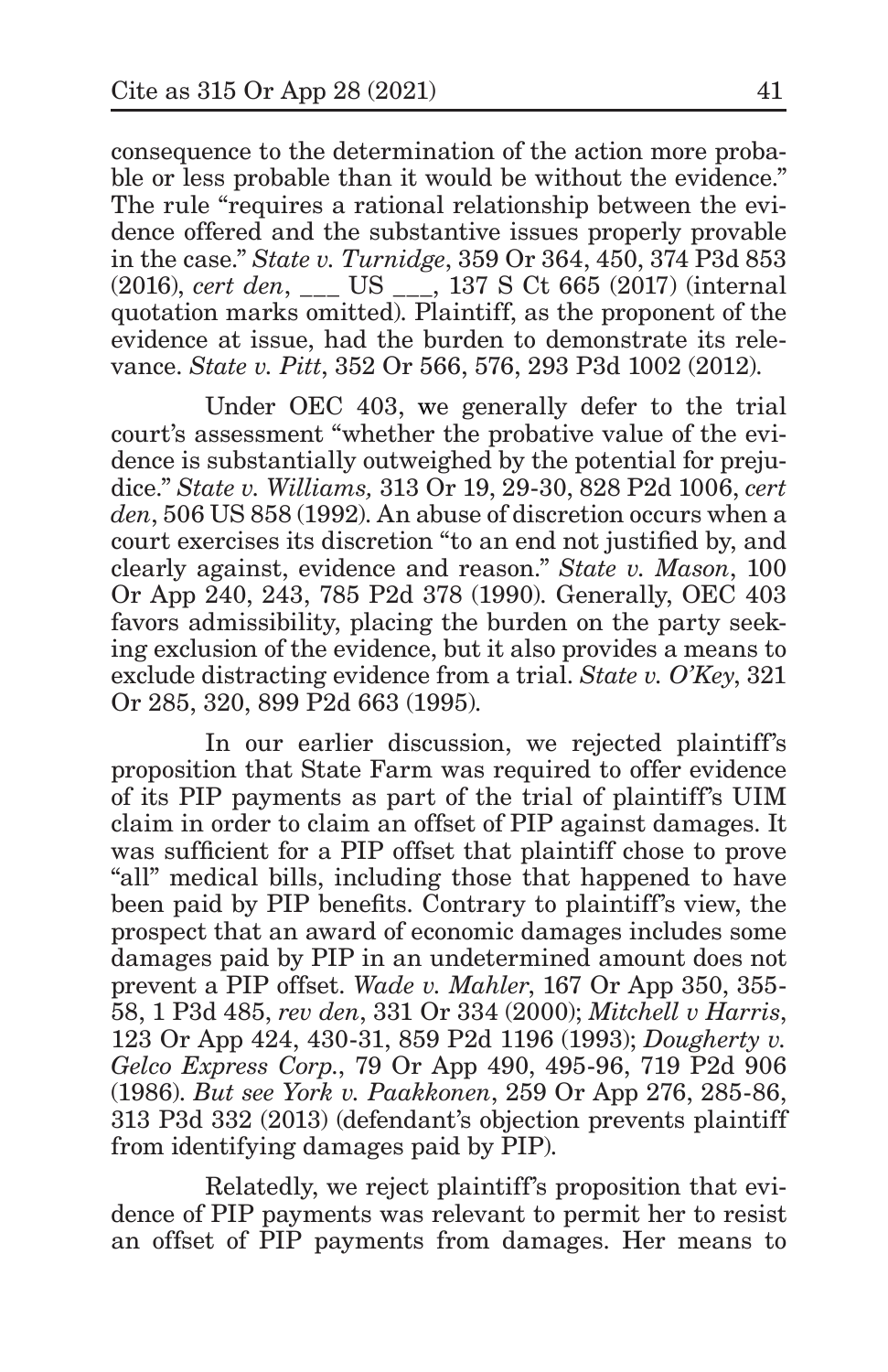resist a PIP offset were twofold and within her control. The first means involves her choice to include damages paid by PIP benefits among her damages. As the trial court invited plaintiff to do, she could have alleged and proved total damages (including those paid by PIP benefits), and potentially received a verdict for damages at or above the combined limits of PIP and UIM coverage. Doing so would have "stacked" PIP and UIM and prevented an offset under ORS 742.542. *See Conner*, 219 Or App at 355 (explaining statute). Doing so would have avoided a PIP offset without any evidence about which damages were paid by PIP coverage. Plaintiff, however, declined the trial court's invitation to seek her total damages of \$258,814.88.

Her second choice involves refraining from proving damages that were paid by PIP benefits. She could have chosen to allege and prove only damages that were later than, or other than, those damages that were paid by PIP benefits. In this case, State Farm had paid PIP benefits through late 2017. If plaintiff had simply omitted the first several months of medical bills (those paid by PIP), then State Farm would not have succeeded in offsetting PIP payments. *See Brus v.*  Goodell, 119 Or App 74, 76-78, 849 P2d 552 (1993).<sup>7</sup> Hence, evidence of PIP benefits was not necessary for plaintiff to prove as a means to avoid a PIP offset.

We also reject plaintiff's proposition that evidence of PIP benefits was admissible to prove that, because State Farm paid PIP benefits, UIM benefits were owing, reasonable, and related, and, further, that State Farm had the burden to disprove such a presumption under OEC 308 and OEC 311(1)(d). Although it is true that State Farm had paid PIP benefits of \$15,000, it had *not* paid \$15,000 in UIM benefits.<sup>8</sup> Plaintiff's UIM claim sought UIM benefits, not PIP benefits, and so it cannot be said that State Farm's \$15,000

<sup>7</sup> The record in *Brus* reflects that the plaintiff refrained from introducing evidence of lost earnings in the first month after the accident and that, for good measure, the court instructed the jury *not* to include any award of damage for the first month following plaintiff's injuries. We construed the record to exclude PIP benefits for lost earnings and held that a PIP offset was properly denied. *Brus*, 119 Or App at 76-78.

<sup>8</sup> That is not to be confused, of course, with State Farm's later advance payment of UIM benefits of \$17,265.59.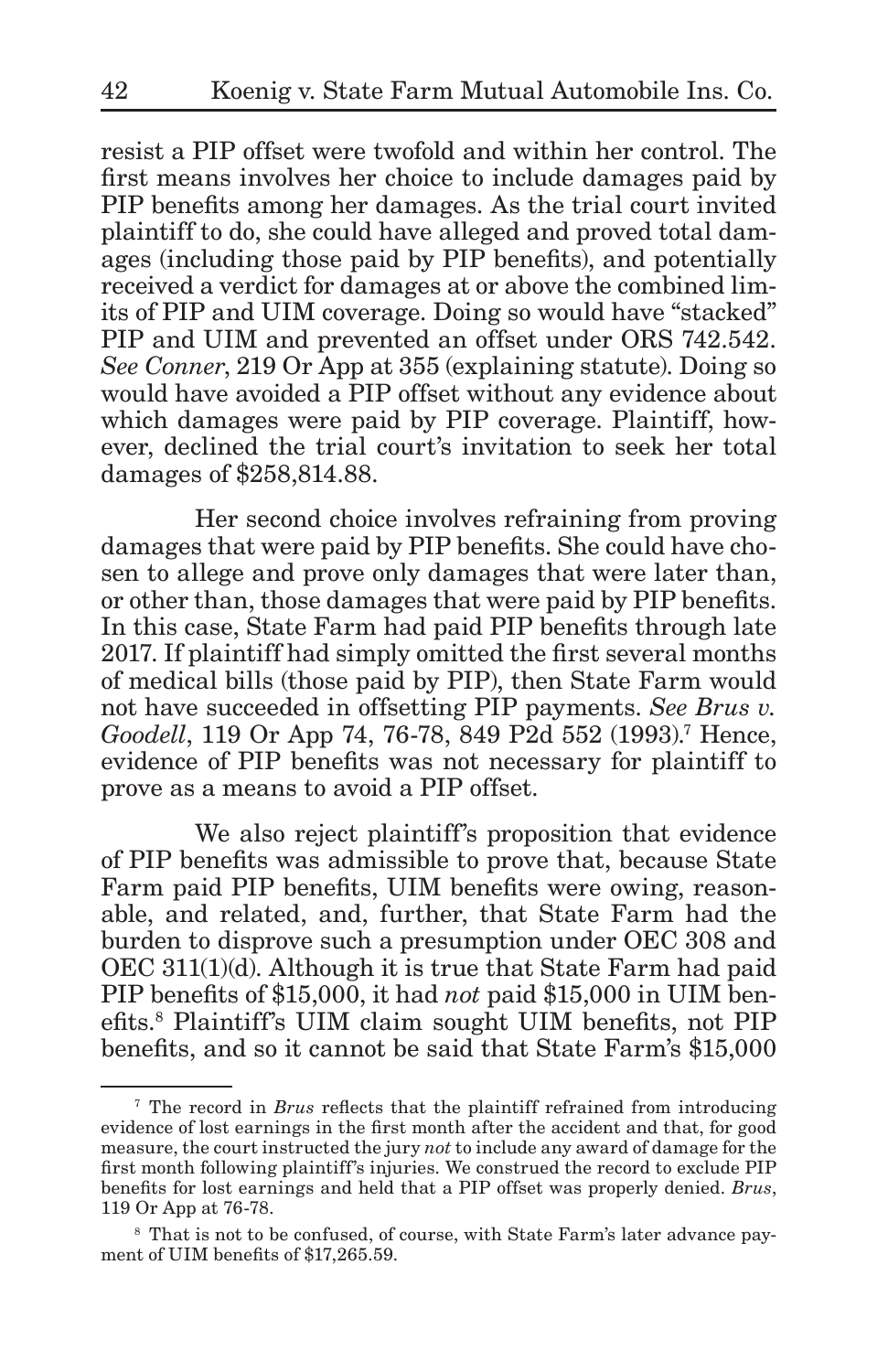PIP payments were payments of UIM benefits that must be presumed to be owing. *See* OEC 311(1)(d) (presumption that sum paid is owing). Given the way in which plaintiff conflated PIP and UIM coverage, the trial court was not wrong determining that the PIP benefits were not relevant—at least when offered based on an oversimplified theory of relevance. The coverages are indeed "different."

We do recognize that both forms of coverage pay medical expenses. PIP benefits pay medical bills that are "reasonable and necessary" resulting from use of motor vehicles. ORS 742.520(2) (injury or death resulting from use, occupancy, or maintenance of motor vehicles); ORS 742.524(1)(a) (reasonable and necessary medical expenses). UM/UIM coverage pays all sums the insured is legally entitled to recover as damages from an uninsured or underinsured operator caused by an accident involving the vehicle. ORS 742.504(1)(a). And, economic damages are understood to be those that are "reasonable charges necessarily incurred for medical and other care." ORS 31.710(2)(a) (defining economic damages).

It is not inconceivable to think that an insurer's payment of PIP benefits as reasonable, necessary, and related might have a tendency to make more likely a "fact of consequence." Potentially, that "fact of consequence" might be that the same medical bills would be bills that an uninsured or underinsured motorist or UM/UIM insurer owes as "reasonable charges necessarily incurred for medical care" resulting from the accident. Yet, the proposition strains the required "rational relationship between the evidence offered and the substantive issues properly provable in the case." *Turnidge*, 359 Or at 450 (internal quotation marks omitted). The substantive issue to be proved in plaintiff's UIM case is whether plaintiff can establish—at trial and after much discovery by an insurer—that medical bills are reasonable, necessary, and causally connected to the accident. That question is not necessarily or qualitatively the same question whether a PIP insurer—in the immediate weeks after an accident—has paid PIP benefits.

Even if we assume without deciding that payment of PIP benefits could have probative value in a UIM claim,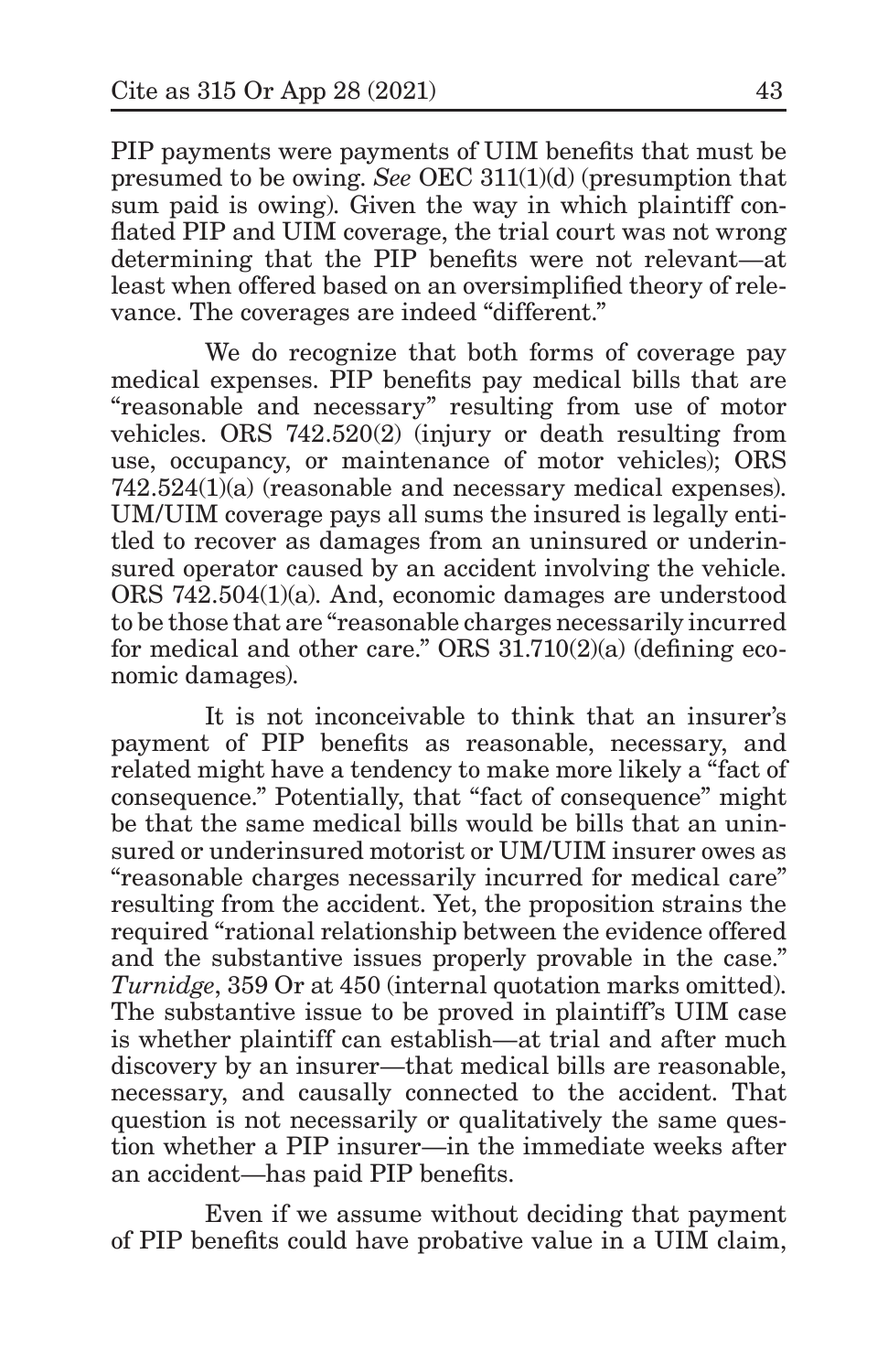we would not conclude that the trial court abused its discretion in excluding evidence of them in this case. The trial court correctly observed that PIP and UM/UIM are "distinctly different" forms of coverage. A UM/UIM claim is a "case within a case," in which plaintiff bears the burden of proving the ordinary elements of a personal injury tort claim as if against the uninsured or underinsured motorist. *See Spearman v. Progressive Classic Ins. Co.*, 276 Or App 114, 136, 366 P3d 821 (2016), *aff'd*, 361 Or 584, 396 P3d 885 (2017) (describing a UIM claim as a case within a case). As State Farm noted, PIP coverage differs. PIP is no-fault coverage in which benefits are required to be paid promptly on proof of loss. ORS 742.520(3); *see Perez v. State Farm Mutual Ins. Co.*, 289 Or 295, 300, 613 P2d 32 (1980) ("The obvious purpose of [the PIP statutes] is to provide, promptly and without regard to fault, reimbursement for some outof-pocket losses resulting from motor vehicle accidents."); *Weatherspoon v. Allstate Ins. Co.*, 193 Or App 330, 338-39, 89 P3d 1277, *rev den*, 337 Or 327 (2004) (comparing PIP and UM/UIM claims). Under PIP coverage, medical bills are presumed reasonable if not disputed within 60 days. ORS 742.524(1)(a). With certain exceptions, PIP benefits are paid at lower, workers' compensation rates. *See* ORS 742.525 (1)(b) (referencing ORS 656.248). And, if bills *are* disputed on the ground that they may not be causally related to the accident, the PIP insurer is in peril of owing the insured attorney fees if those expenses are later shown to be so related. *Grisby*, 343 Or at 184.

Those things are not true of a UM/UIM claim, where the insurer "stands in the shoes" of the uninsured or undersinsured motorist and, as we discuss next, does not necessarily risk exposure to attorney fees for questioning the causal connection regarding damages. *See* ORS 742.504(1) (a) (UM/UIM pays liability and damages of UM/UIM motorist); *see also Spearman*, 361 Or at 601 (insurer still within "safe harbor" to avoid attorney fees when asserting plaintiff had no damages). State Farm is persuasive in suggesting the difficulty of engaging expert witnesses to explain to a jury the differences in coverage and claims-handling. *See Spearman*, 361 Or at 595 (referring to "significant differences between PIP and UM/UIM claims"). It is not hard to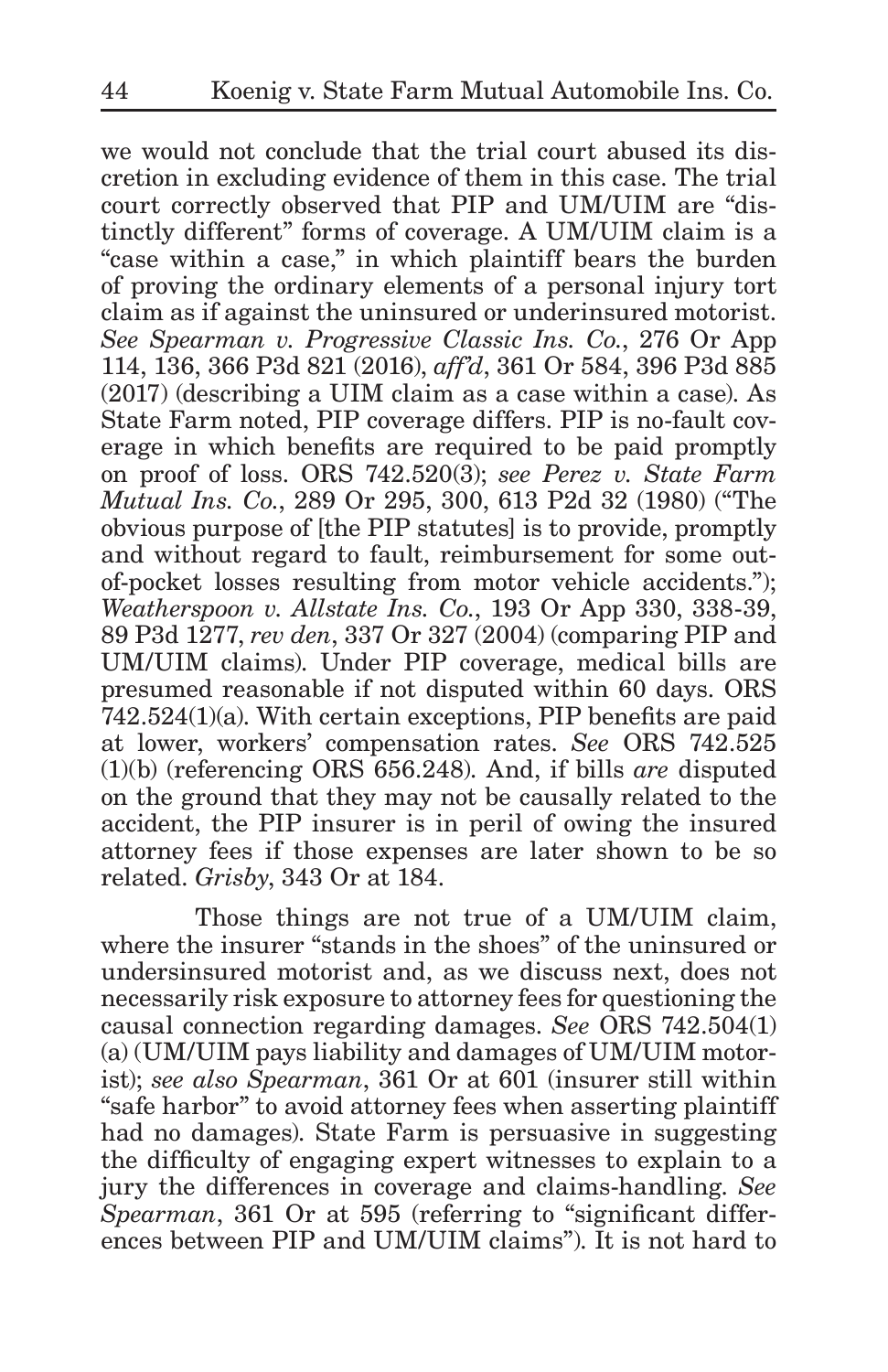foresee the resulting risk of confusion of issues or prejudice to the insurer. Nor is it unreasonable to consider that coverage differences could be collateral issues that are distracting and, ultimately, unnecessary.

In this case, the trial court recognized that the "essence" of State Farm's motion *in limine* was the unfairly prejudicial effect of evidence of PIP benefits, and the court determined it would not be "fair" to State Farm to allow evidence of PIP payments.<sup>9</sup> Given the colloquy, we understand the court to have considered the marginal relevance versus the unfairly prejudicial effect of that evidence. *See State v. Anderson*, 363 Or 392, 408-10, 423 P3d 43 (2018) (involving sparse colloquy). The court was unwilling to permit plaintiff to inject evidence of payments under a different form of insurance coverage into what was a "case within a case" as if against the uninsured motorist. The court was unwilling to do so where plaintiff's theory of relevance was that payment of PIP benefits meant payment of UIM benefits was owing. We conclude that the trial court did not abuse its discretion when excluding evidence of PIP payments from the UIM trial.

### ATTORNEY FEES

In her third assignment of error, plaintiff argues that the trial court erred in denying her petition for an award of attorney fees. She argues that she is entitled to attorney fees under ORS 742.061.10 Relying on ORS 742.061(3), State Farm argues that it is exempt from exposure to plaintiff's attorney fees by the "safe harbor" provisions that apply when an insurer has admitted its coverage, offered to engage in binding arbitration and, in a UM/ UIM case, limited its dispute to the fault of the uninsured or

<sup>9</sup> On appeal, plaintiff disputed that PIP benefits would be prejudicial, but she has not argued that the trial court failed to engage in the requisite considerations of OEC 403.

<sup>&</sup>lt;sup>10</sup> In relevant part, ORS 742.061(1) provides:

<sup>&</sup>quot;Except as otherwise provided in subsections (2) and (3) of this section, if settlement is not made within six months from the date proof of loss is filed with an insurer and an action is brought in any court of this state upon any policy of insurance of any kind or nature, and the plaintiff's recovery exceeds the amount of any tender made by the defendant in such action, a reasonable amount to be fixed by the court as attorney fees shall be taxed as part of the costs of the action and any appeal thereon."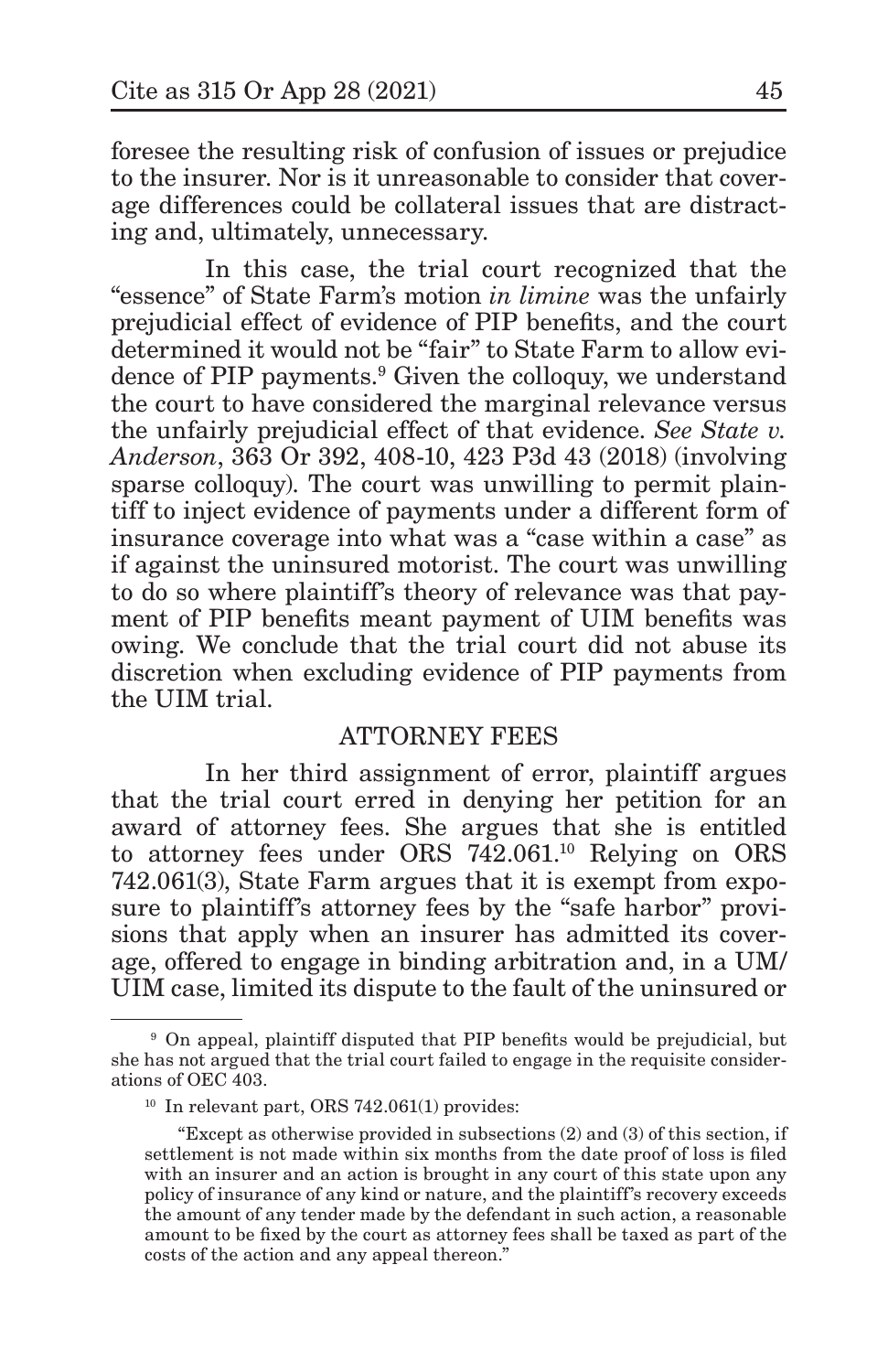underinsured motorist and determination of the plaintiff's damages.11 Plaintiff argues that, because State Farm disputed that some of plaintiff's damages were related to the accident, State Farm had disputed "causation" and that the cause of damages is not an issue of "damages" within the meaning of ORS 742.061(3).

We have rejected plaintiff's argument in prior cases. We have held that

"a dispute over the extent of damages caused is a dispute within the scope of permissible issues of liability or damages as provided by ORS 742.061(3). *Spearman v. Progressive Classic Ins. Co.*, 276 Or App 114, 116, 120, 128, 366 P3d 821 [(2016), *aff'd*, 361 Or 584 (2017)] (where some damages were admitted and others disputed). Indeed, the possibility of 'zero dollars' as a factual matter or as a result of a failure of proof is an 'ordinary and permissible determination of damages due in [an uninsured motorist] claim.' *Robinson v. Tri-Met*, 277 Or App 60, 68-69, 370 P3d 864 (2016)."

*McClain v. Safeco Ins. Co.*, 284 Or App 410, 412, 392 P3d 829, *rev den*, 361 Or 645 (2017). Soon after that decision, the Supreme Court confirmed our understanding of ORS 742.061(3). *Spearman*, 361 Or at 601 (rejecting argument that insurer's dispute about the cause of some damages exposed the insurer to attorney fees). Those decisions mean that, in this case, State Farm's dispute whether some damages were unrelated to the accident did not expose the insurer to risk of having to pay plaintiff's attorney fees.

### **CONCLUSION**

For those several reasons, the trial court did not err in reducing plaintiff's award of damages through an offset of PIP benefits determined in a post-trial proceeding, in excluding evidence of PIP benefits during the preceding

<sup>11</sup> ORS 742.061(3) provides:

<sup>&</sup>quot;Subsection (1) of this section does not apply to actions to recover uninsured or underinsured motorist benefits if, in writing, not later than six months from the date proof of loss is filed with the insurer:

<sup>&</sup>quot;(a) The insurer has accepted coverage and the only issues are the liability of the uninsured or underinsured motorist and the damages due the insured; and

<sup>&</sup>quot;(b) The insurer has consented to submit the case to binding arbitration."